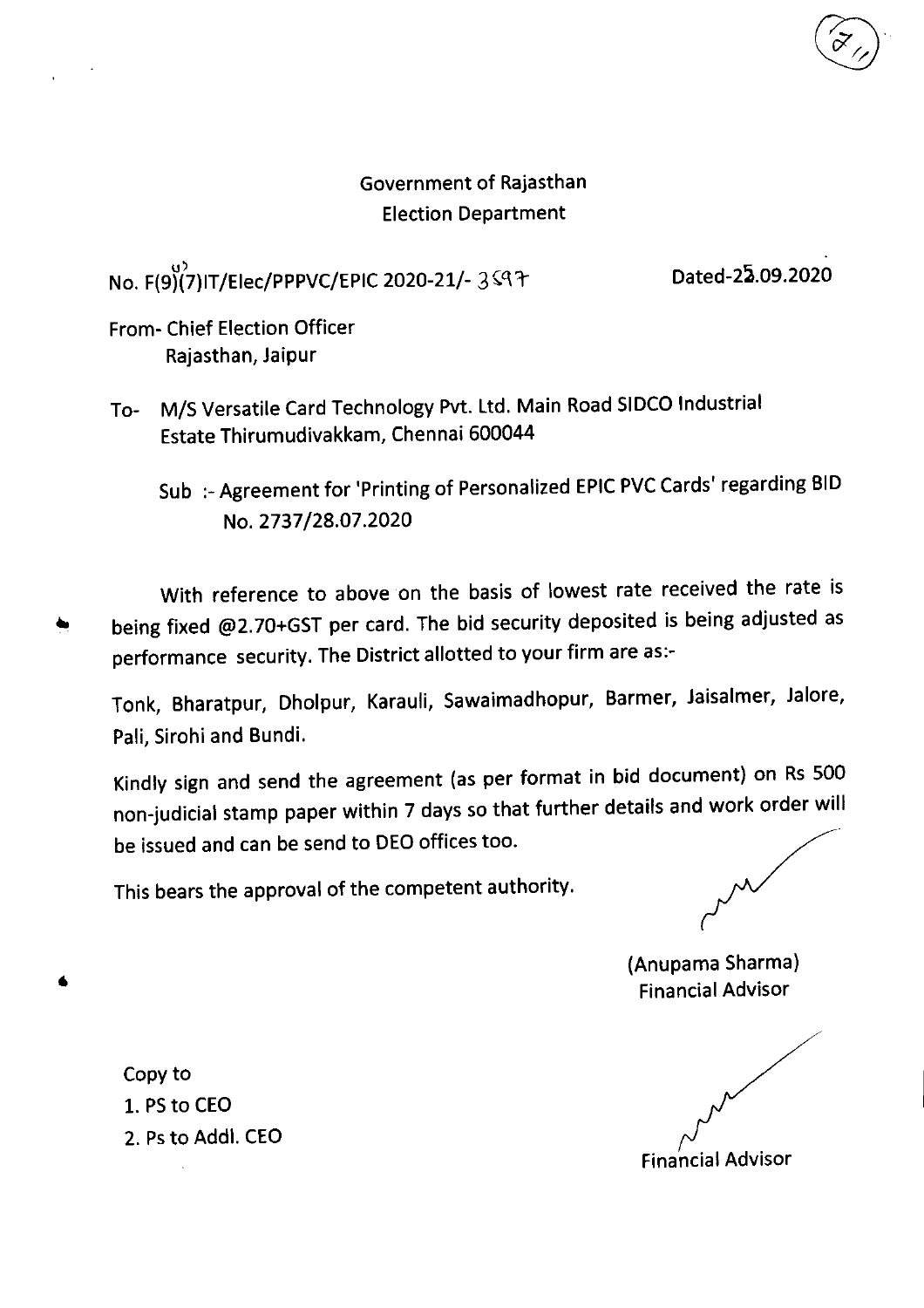### Government of Rajasthan **Election Department**

# No. F(9)(7)IT/Elec/PPPVC/EPIC 2020-21/- 3548

Dated-22.09.2020

From- Chief Election Officer Rajasthan, Jaipur

To - M/S M. Tech innovations plot pno. P-1/2 Rajiv Gandhi Infotech Park phase-1 Hinjawadi, Pune- 411057

Sub :- Agreement for 'Printing of Personalized EPIC PVC Cards' regarding

BID No. 2737/28.07.2020

With reference to above on the basis of lowest rate received the rate is being fixed @2.70+GST per card. The bid security deposited is being adjusted as performance security. The District allotted to your firm are as:-

Ajmer, Bhilwara, Nagaur, Alwar, Dausa, Jaipur, Jhunjhunu, Sikar, Bikaner, Churu, Sriganganagar, Hanumangarh, Jodhpur, Kota, Baran, Jhalawad, Banswara, Chittorgarh, Dungarpur, Pratapgarh, Rajsamand and Udaipur

Kindly sign and send the agreement (as per format in bid document) on Rs 500 non-judicial stamp paper within 7 days so that further details and work order will be issued and can be send to DEO offices too.

This bears the approval of the competent authority.

(Anupama Sharma) **Financial Advisor** 

**Financial Advisor** 

Copy to

Ł

- 1. PS to CEO
- 2. Ps to Addl. CEO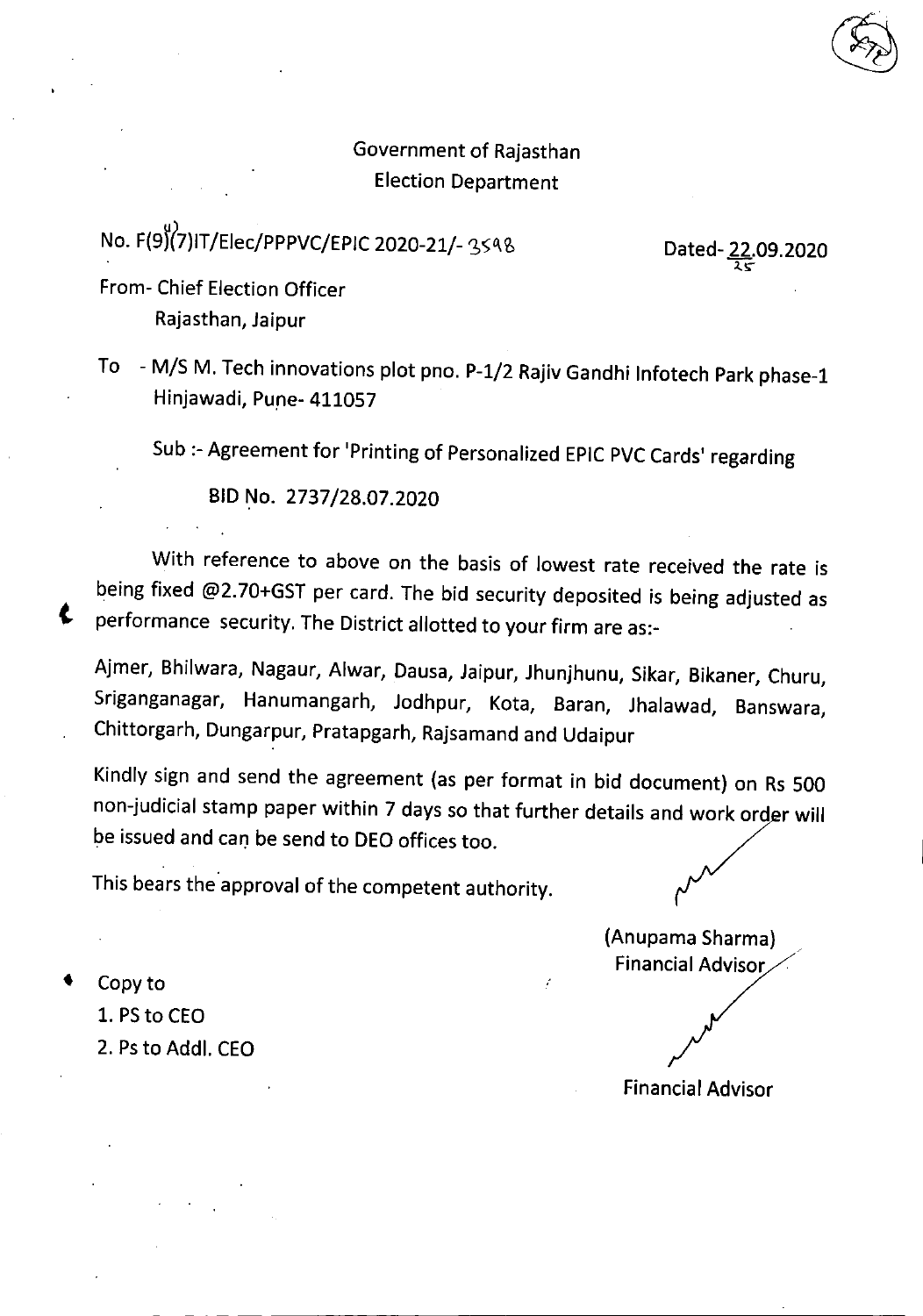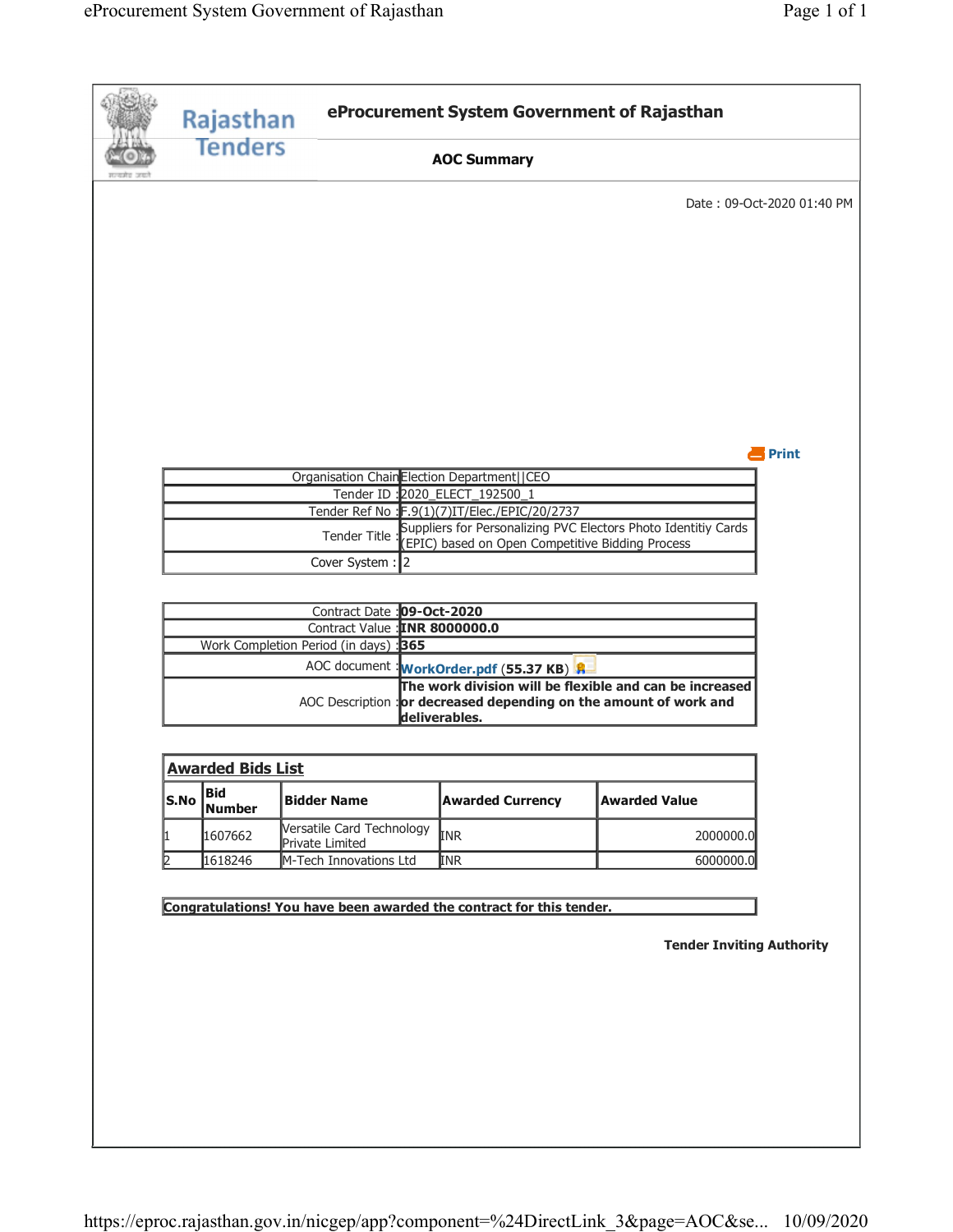

#### **Tender Summary Reports**

Date : 09-Oct-2020 01:44 PM

| <b>Organisation Chain: Election Department  CEO</b>                                                                                      |  |
|------------------------------------------------------------------------------------------------------------------------------------------|--|
| <b>Tender ID: 2020_ELECT_192500_1</b>                                                                                                    |  |
| Tender Ref No : F.9(1)(7)IT/Elec./EPIC/20/2737                                                                                           |  |
| <b>Tender Title :</b> Suppliers for Personalizing PVC Electors Photo Identitiy Cards (EPIC)<br>based on Open Competitive Bidding Process |  |

| <b>Bids List</b> |                      |                                                              |                                |                    |                          |
|------------------|----------------------|--------------------------------------------------------------|--------------------------------|--------------------|--------------------------|
| S.No             | Bid<br><b>Number</b> | <b>Bidder Name</b>                                           | <b>Submitted Date</b>          | <b>Status</b>      | <b>Status Updated On</b> |
| 1                | 1614928              | <b>Bharti Creations</b>                                      | 18-Aug-2020 08:28<br><b>PM</b> | Rejected-Technical | 02-Sep-2020 05:26 PM     |
| 2                | 1603137              | <b>ITI LIMITED</b><br>PALAKKAD                               | 21-Aug-2020 09:59<br>AM        | Rejected-Finance   | 09-Oct-2020 01:27 PM     |
| 3                | 1605534              | <b>MCT Cards and</b><br><b>Technology Private</b><br>Limited | 21-Aug-2020 03:59<br><b>PM</b> | Rejected-Finance   | 09-Oct-2020 01:27 PM     |
| 4                | 1619672              | M/s BINARY SYSTEMS                                           | 20-Aug-2020 08:16<br><b>PM</b> | Rejected-Finance   | 09-Oct-2020 01:27 PM     |
| 5                | 1618246              | M-Tech Innovations<br>Ltd                                    | 21-Aug-2020 04:11<br><b>PM</b> | Accepted-AOC       | 09-Oct-2020 01:39 PM     |
| 6                | 1617947              | Printography Systems<br>India Pvt Ltd                        | 21-Aug-2020 04:36<br><b>PM</b> | Rejected-Finance   | 09-Oct-2020 01:27 PM     |
| 7                | 1616618              | SELP India Pvt lts                                           | 21-Aug-2020 02:13<br><b>PM</b> | Rejected-Finance   | 09-Oct-2020 01:27 PM     |
| 8                | 1607662              | Versatile Card<br><b>Technology Private</b><br>Limited       | 20-Aug-2020 04:48<br><b>PM</b> | Accepted-AOC       | 09-Oct-2020 01:39 PM     |

| <b>Technical Bid Opening Summary</b> |                                   |  |
|--------------------------------------|-----------------------------------|--|
|                                      | Type: Technical                   |  |
|                                      | Summary: Technical Bid Summary    |  |
|                                      | Updated By: SURESH CHANDRA        |  |
|                                      | Updated On : 24-Aug-2020 12:28 PM |  |
|                                      | Document: technical 341468.pdf    |  |

| <b>Technical Evaluation Summary Details</b>                  |                                              |  |
|--------------------------------------------------------------|----------------------------------------------|--|
| Committee Chairperson/Co-ordinator Name:   Krishna Kunal.IAS |                                              |  |
| Committee Chairperson/Co-ordinator Type:   Internal          |                                              |  |
| Committee Members : I                                        |                                              |  |
|                                                              | Updated By: SURESH CHANDRA                   |  |
|                                                              | Updated On : 02-Sep-2020 05:26 PM            |  |
| Financial Bid Opening Date: 03-Sep-2020 04:00 PM             |                                              |  |
|                                                              | Document: techsummary_341468.pdf (207.91 KB) |  |

| <b>Finance Bid Opening Summary</b> |                               |  |
|------------------------------------|-------------------------------|--|
|                                    | Type : Finance                |  |
|                                    | Summary: FINANCIAL BID OPENED |  |
|                                    | Updated By: SURESH CHANDRA    |  |